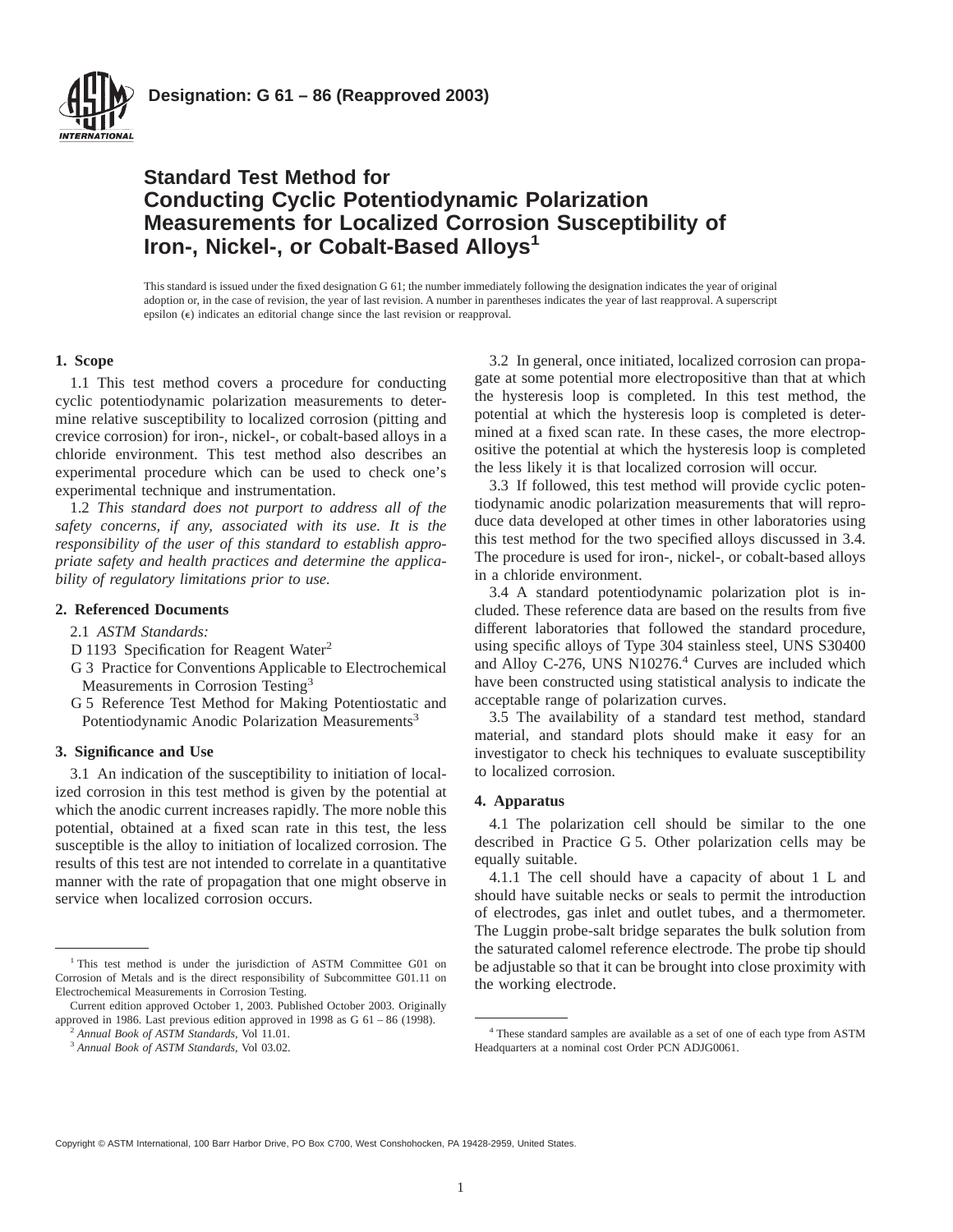# 4.2 *Specimen Holder*:

4.2.1 Specimens should be mounted in a suitable holder designed for flat strip, exposing  $1 \text{ cm}^2$  to the test solution (Fig. 1). Such specimen holders have been described in the litera-



ture.<sup>5</sup> It is important that the circular TFE-fluorocarbon gasket be drilled and machined flat in order to minimize crevices.

4.3 *Potentiostat* (Note 1)—A potentiostat that will maintain an electrode potential within 1 mV of a preset value over a wide range of applied currents should be used. For the type and size of standard specimen supplied, the potentiostat should have a potential range of −1.0 to +1.6 V and an anodic current output range of  $1.0$  to  $10<sup>5</sup>$  µA. Most commercial potentiostats meet the specific requirements for these types of measurements.

NOTE 1—These instrumental requirements are based upon values typical of the instruments in the five laboratories that have provided the data used in determining the standard polarization plot.

4.4 *Potential-Measuring Instruments* (Note 1)—The potential-measuring circuit should have a high input impedance on the order of  $10^{11}$  to  $10^{14}$   $\Omega$  to minimize current drawn from the system during measurements. Instruments should have sufficient sensitivity and accuracy to detect a change in potential of  $\pm 1$  mV, usually included in commercial potentiostats. An output as a voltage is preferred for recording purposes.

4.5 *Current-Measuring Instruments* (Note 1)—An instrument that is capable of measuring a current accurately to within 1 % of the absolute value over a current range between 1.0 and

<sup>5</sup> France, W. D., Jr., *Journal of the Electrochemical Society,* Vol 114, 1967, p. 818; and Myers, J. R., Gruewlar, F. G., and Smulezenski, L. A., *Corrosion,* Vol 24, 1968, p. 352.

 $10<sup>5</sup>$  µA should be used. Many commercial units have a build-in instrument with an output as a voltage, which is preferred for recording purposes. For the purpose of the present test a logarithmic output is desirable.

4.6 *Anodic Polarization Circuit*—A scanning potentiostat is used for potentiodynamic measurements. Potential and current are plotted continuously using an *X-Y* recorder and a logarithmic converter (contained in the potentiostat or incorporated into the circuit) for the current. Commercially available units are suitable.

4.7 *Electrodes*:

4.7.1 The standard Type 304 stainless steel (UNS S30400) and Alloy C-276 (UNS N10276) should be machined into flat 0.625-in. (14-mm) diameter disks. The chemical compositions of the alloys used in the round robin are listed in Table 1.

**TABLE 1 Chemical Composition of Alloys Used in the Round Robin, Weight %**

| Flement    | Alloy C-276<br>(UNS N10276) | Type 304<br><b>Stainless Steel</b><br>(UNS S30400) |
|------------|-----------------------------|----------------------------------------------------|
| Carbon     | 0.003                       | 0.060                                              |
| Chromium   | 15.29                       | 18.46                                              |
| Cobalt     | 2.05                        | $\cdots$                                           |
| Columbium  |                             | 0.11                                               |
| Copper     |                             | 0.17                                               |
| Iron       | 5.78                        | balance                                            |
| Manganese  | 0.48                        | 1.43                                               |
| Molybdenum | 16.03                       | 0.17                                               |
| Nickel     | balance                     | 8.74                                               |
| Phosphorus | 0.018                       | 0.029                                              |
| Silicon    | 0.05                        | 0.60                                               |
| Sulfur     | 0.006                       | 0.014                                              |
| Vanadium   | 0.20                        |                                                    |
| Tungsten   | 3.62                        |                                                    |

4.7.2 *Counter Electrodes*—The counter electrodes may be prepared as described in Practice G 5 or may be prepared from high-purity platinum flat stock and wire. A suitable method would be to seal the platinum wire in glass tubing and introduce the platinum electrode assembly through a sliding seal. Counter electrodes should have an area at least twice as large as the test electrode.

4.7.3 *Reference Electrode*<sup>6</sup> —A saturated calomel electrode with a controlled rate of leakage (about  $3 \mu L/h$ ) is recommended. This type of electrode is durable, reliable, and commerically available. Precautions should be taken to ensure that it is maintained in the proper condition. The potential of the calomel electrode should be checked at periodic intervals to ensure the accuracy of the electrode.

#### **5. Reagents and Materials**

5.1 *Purity of Reagents*—Reagent grade chemicals shall be used in all tests. Unless otherwise indicated, it is intended that all reagents shall conform to the specifications of the Committee on Analytical Reagents of the American Chemical Society,

<sup>6</sup> Ives, D. J., and Janz, G. J., *Reference Electrodes, Theory and Practice,* Academic Press, New York, NY 1961.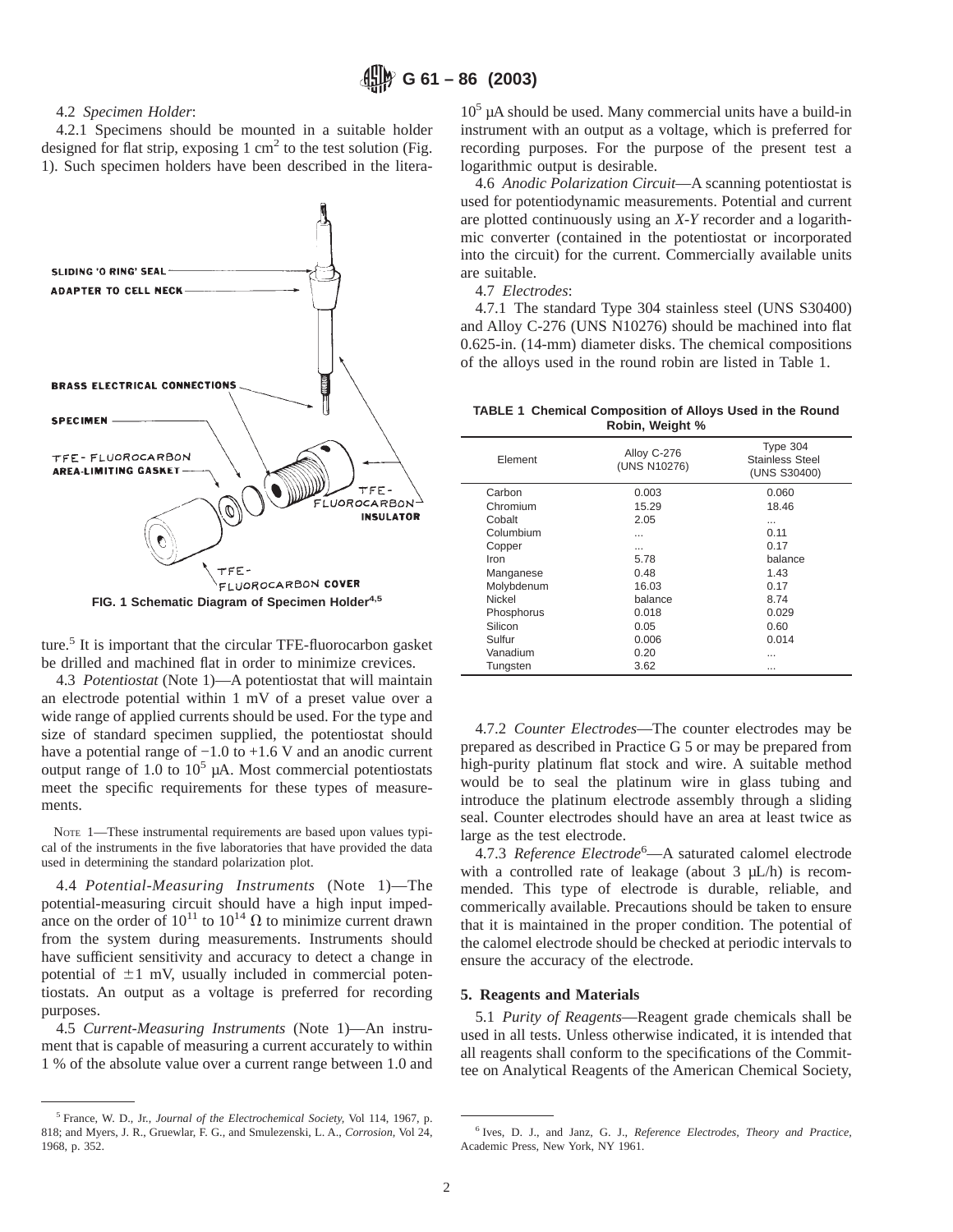where such specifications are available.<sup>7</sup> Other grades may be used, provided it is first ascertained that the reagent is of sufficiently high purity to permit its use without lessening the accuracy of the determination.

5.2 *Purity of Water*—The water shall be distilled or deionized conforming to the purity requirements of Specification D 1193, Type IV reagent water.

5.3 Sodium Chloride (NaCl).

5.4 Samples of Standard Type 304 stainless steel (UNS S30400) and the Alloy C-276 (UNS N10276) used in obtaining the standard reference plot are available for those who wish to check their own test procedure and equipment.

# **6. Procedure**

6.1 *Test Specimen Preparation*:

6.1.1 Wet grind with 240-grit SiC paper, wet polish with 600-grit SiC paper until previous coarse scratches are removed, rinse, and dry.

6.1.2 Prior to assembly of the specimen holder, ultrasonically degrease the specimen for 5 min in detergent and water, rinse thoroughly in distilled water, and dry.

6.1.3 Mount the specimen in the electrode holder. Tighten the assembly until the TFE-fluorocarbon gasket is sufficiently compressed to avoid leakage in the gasket.

6.2 Prepare a 3.56 % (by weight) sodium chloride solution by dissolving 34 g of reagent grade NaCl in 920 mL of distilled water.

6.3 Assemble the electrode holder and place in the polarization cell. Transfer 900 mL of test solution to the polarization cell, ensuring that the specimen remains above the solution level.

6.4 Bring the temperature of the solution of  $25 \pm 1$ °C by immersing the test cell in a controlled-temperature water bath or by other convenient means.

6.5 Place the platinum auxiliary electrodes, salt-bridge probe, and other components in the test cell. Fill the salt bridge with test solution and locate the probe tip approximately 1 mm from the working electrode.

NOTE 2—The levels of the solution in the reference and polarization cells should be the same. If this is impossible, a closed solution-wet (not greased) stopcock can be used in the salt bridge to eliminate siphoning.

6.6 Purge the solution sufficiently with an appropriate gas to remove oxygen before specimen immersion (minimum of 1 h).

6.7 Immerse the specimen for 1 h before initiating polarization. A sliding seal can be used to ensure that an oxygen-free environment is maintained while the specimen is lowered. It is important that all oxygen be removed by purging prior to polarization, otherwise, more noble initial corrosion potential values will be observed.

6.8 Record the platinum potential 50 min after immersion of the specimen. Record the open-circuit specimen potential, that is, the corrosion potential, the instant before beginning polarization.

6.9 *Potential Scan*—Start the potential scan 1 h after specimen immersion, beginning at the corrosion potential  $(E_{corr})$ , and scan in the more noble direction at a scan rate of 0.6 V/h  $(\pm 5 \%)$ . Record the current continuously with change in potential on an *X-Y* recorder using semilogarithmic paper.

6.9.1 The onset of localized corrosion is usually marked by a rapid increase of the anodic current at potentials below the oxygen-evolution potential. When the current reaches 5 mA  $(5 \times 10^{-3} \mu A)$ , reverse the scanning direction (toward more active potentials).

6.9.2 Continue the reverse scan until the hysteresis loop closes or until the corrosion potential is reached.

6.10 Plot anodic polarization data on semilogarithmic paper in accordance with Practice G 3 (potential-ordinate, current density-abscissa). A plot of representative polarization curves generated by the practice is shown in Fig. 2.

#### **7. Interpretation of Results**

7.1 The polarization curves shown in Fig. 2, Fig. 3, and Fig. 4 indicate that initiation and propagation of localized corrosion occurs at potentials more electronegative than the oxygen evolution potential on Type 304 stainless steel (UNS S30400) in the chloride environment. The curve for Alloy C-276 (UNS N10276) is not a result of localized corrosion but of uniform corrosion in the transpassive or oxygen evolution region. Since the corrosion potentials ( $E_{corr}$ values) for Alloy C-276 (UNS N10276) and Type 304 stainless steel (UNS S30400) are usually similar, these curves indicate that Alloy C-276 is more resistant to initiation and propagation of localized corrosion than Type 304 stainless steel.

### **8. Precision and Bias**

8.1 A standard polarization plot, based on the potentiodynamic data from five different laboratories, has been prepared. The plot has been separated into the forward (Fig. 3) and reverse (Fig. 4) scans for clarity. These plots show the mean values and a range of  $\pm 2$  standard deviations.

8.2 The spread in data obtained from a number of laboratories and used in the preparation of the standard plot (Fig. 3 and Fig. 4) demonstrates the reproducibility that is possible when a standard procedure is followed. An investigator's data should fall within the range of  $\pm 2$  standard deviations since this includes 95 % of all data provided random variations are the only source of error. No information is available on the repeatability when one laboratory conducts several identical tests. Crevice corrosion under gaskets may lead to erroneous results.

8.3 When testing iron-, nickel-, and cobalt-based alloys according to this test method, the repeatability and reproducibility would be expected to be similar to the standard material. However, no data is currently available on other alloys.

8.4 This test method, when conducted in accordance with the procedures described herein, ranks some iron-, nickel-, and cobalt-based alloys relative to their resistance to crevice and pitting corrosion in chloride-containing environments, such as seawater. The test method will not necessarily rank materials properly in environments which are significantly different from

<sup>7</sup> *Reagent Chemicals, American Chemical Society Specifications*, Am. Chemical Soc., Washington, DC. For suggestions on the testing of reagents not listed by the American Chemical Society, see *Analar Standards for Laboratory Chemicals*, BDH Ltd., Poole, Dorset, U.K., and the *United States Pharmacopeia and National Formulary*, U.S. Pharmacopeial Covention, Inc. (USPC), Rockville, MD."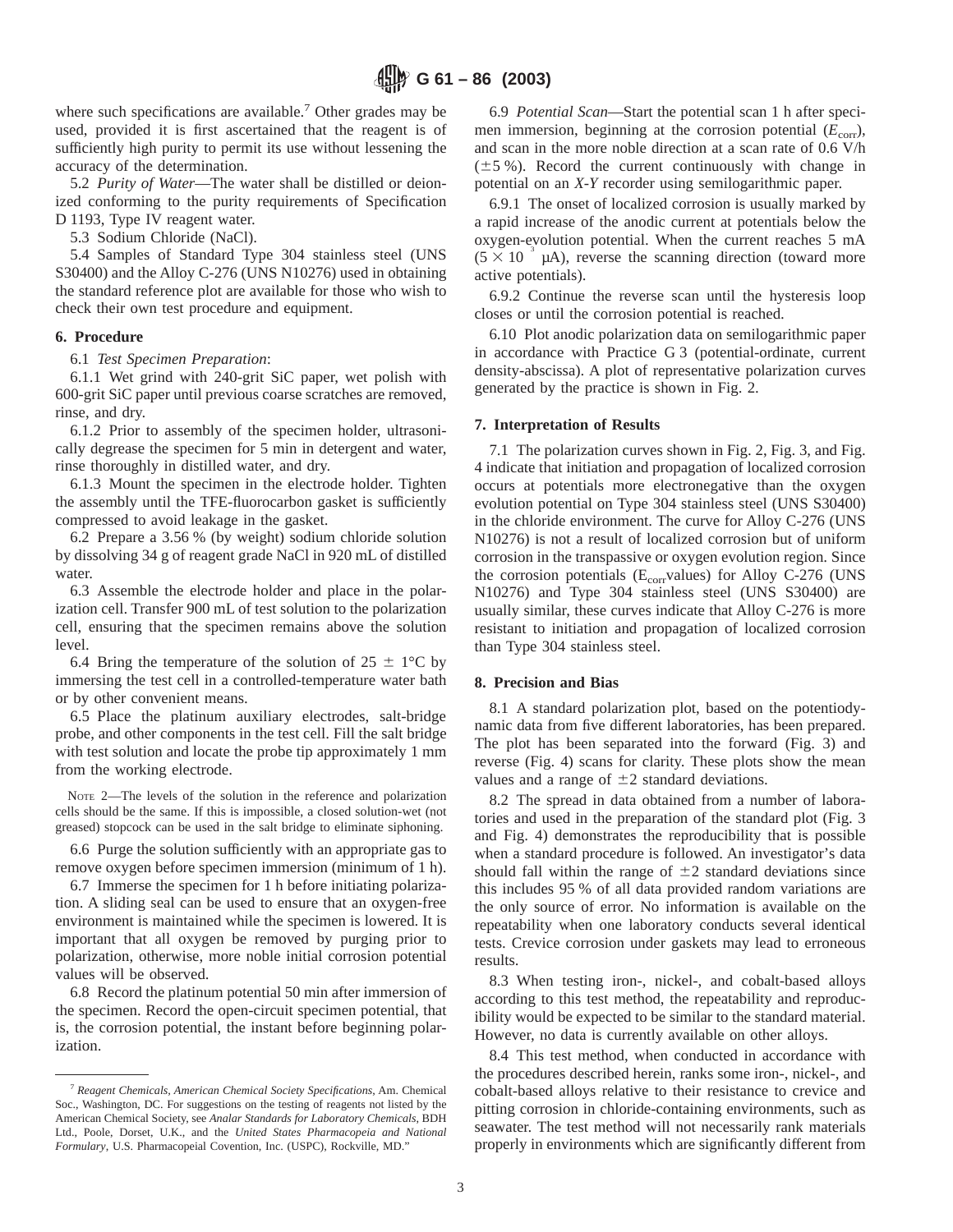

aqueous, ambient temperature aerated sodium chloride. For other alloys tested in other electrolytes, there is currently no information.